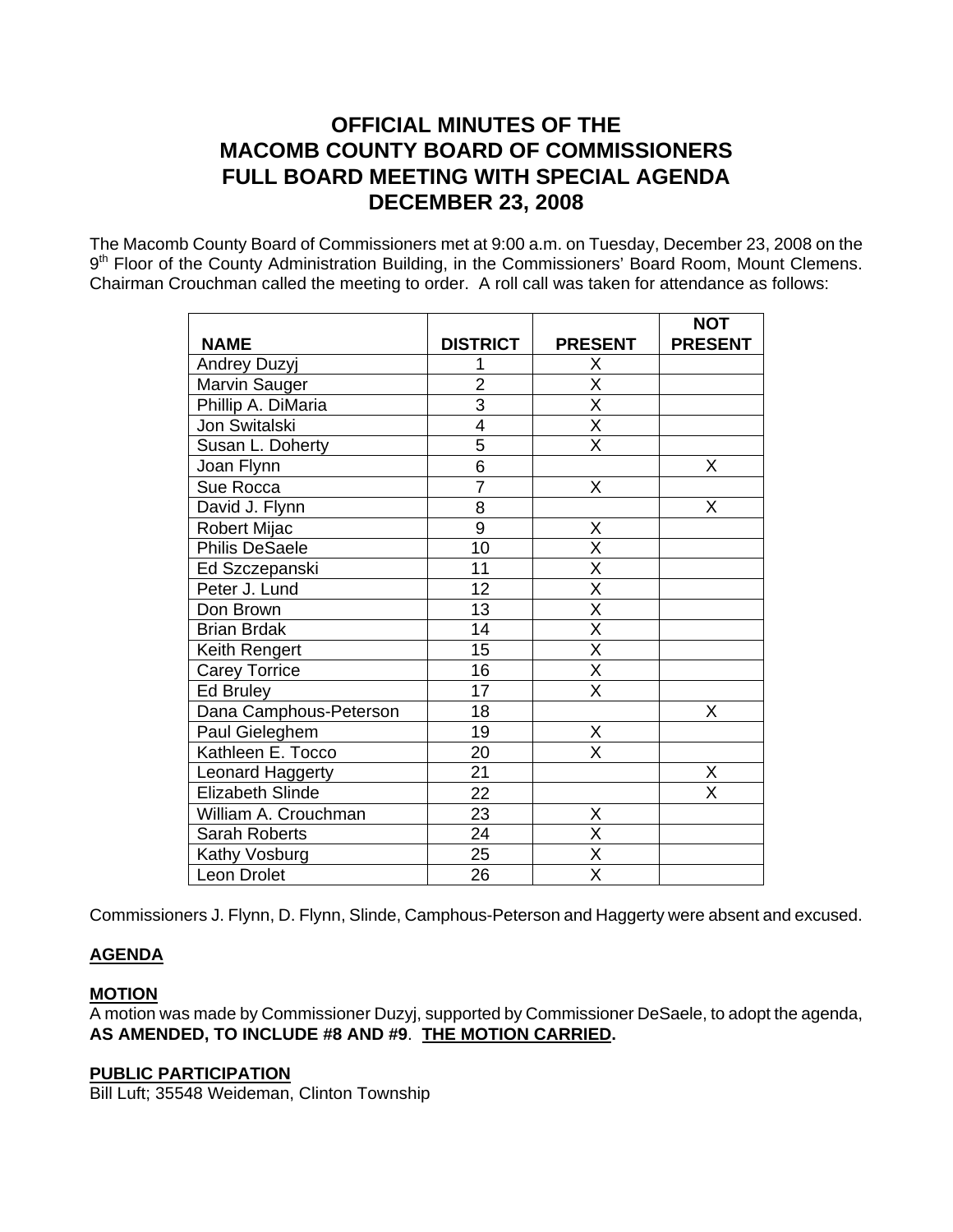MACOMB COUNTY BOARD OF COMMISSIONERS - FULL BOARD MEETING OFFICIAL MINUTES - December 23, 2008

Mickey McGee; 153 S. Highland, Mount Clemens Lori Kitchen; 36460 Union Lake Road; Harrison Twp. Chuck Barone; 14255 Towering Oaks Drive; Shelby Twp. Randy Whitmeyer; Regional Manager for Mortgage Company; Co-host "Senior Moments" TV Bill Meldrum; 52122 Westgrove West Ct; Macomb Twp. Julie Champion; 190 Beuland; Mount Clemens Dr. Kari Hortos; 1000 Harrington Blvd; Mt. Clemens Dana Schafer; 47540 Forton; Chesterfield Morgan French; 110 Grand; Mount Clemens Susan Kutchey; 17110 – 26 Mile Road; Macomb Township Connie Wallace; 7845 Beach Drive; St. Clair County Kenneth DeCock; 80575 Holmes Road; Armada Lindsay Nippenburg; South Lake High School teacher; St. Clair Shores Mike Schichtel; 875 N. Esplanade; Mount Clemens Sarah Watson; 35148 Weideman, Clinton Township Michael Defour; 5120 Sarah; Shelby Township Clemmie; Macomb County Council on Aging (Park Place towers) Patrick Simasko; 319 N. Gratiot; Mount Clemens Dana Lazechko; 35861 Harvard Road; New Baltimore Nick Ciaramitaro; 19473 Candlelight; Roseville Emily Diaz-Torres; President of Hispanic Coalition of Macomb County Dick; 43267 Eckert; Pat Wilcox; 34 Park Street; Mount Clemens Dave Walinski; 47444 Forton; Chesterfield Tom Kuhn; 2422 White Pine; Resident of Ingham County Justina Dixon; 4791 Liberty; Sterling Heights

# **MOTION**

A motion was made by Commissioner Lund, supported by Commissioner Brown, to go into executive session to discuss labor negotiations. **THE MOTION CARRIED.** 

In accordance with the motion, the board entered executive session at 10:48 a.m., with it concluding at 12:01 p.m.

#### **MOTION**

A motion was made by Commissioner Szczepanski, supported by Commissioner Doherty, to postpone referral from 12-10-08 budget committee meeting report on 2009 budget reduction mandate until the December 30<sup>th</sup> meeting. **THE MOTION CARRIED.** 

#### **MOTION**

A motion was made by Commissioner Rengert, supported by Commissioner Tocco, to approve waiver of time off requirements for December 19, 2008 Snow Day. **THE MOTION CARRIED.** (Record NO votes for Bruley and Roberts)

#### **RESOLUTIONS/TRIBUTES**

#### **MOTION**

A motion was made by Commissioner Vosburg, supported by Commissioner Mijac, to adopt the following Resolution:

Res. No. 08-93 Commending Harold Haugh on his Retirement as Mayor of Roseville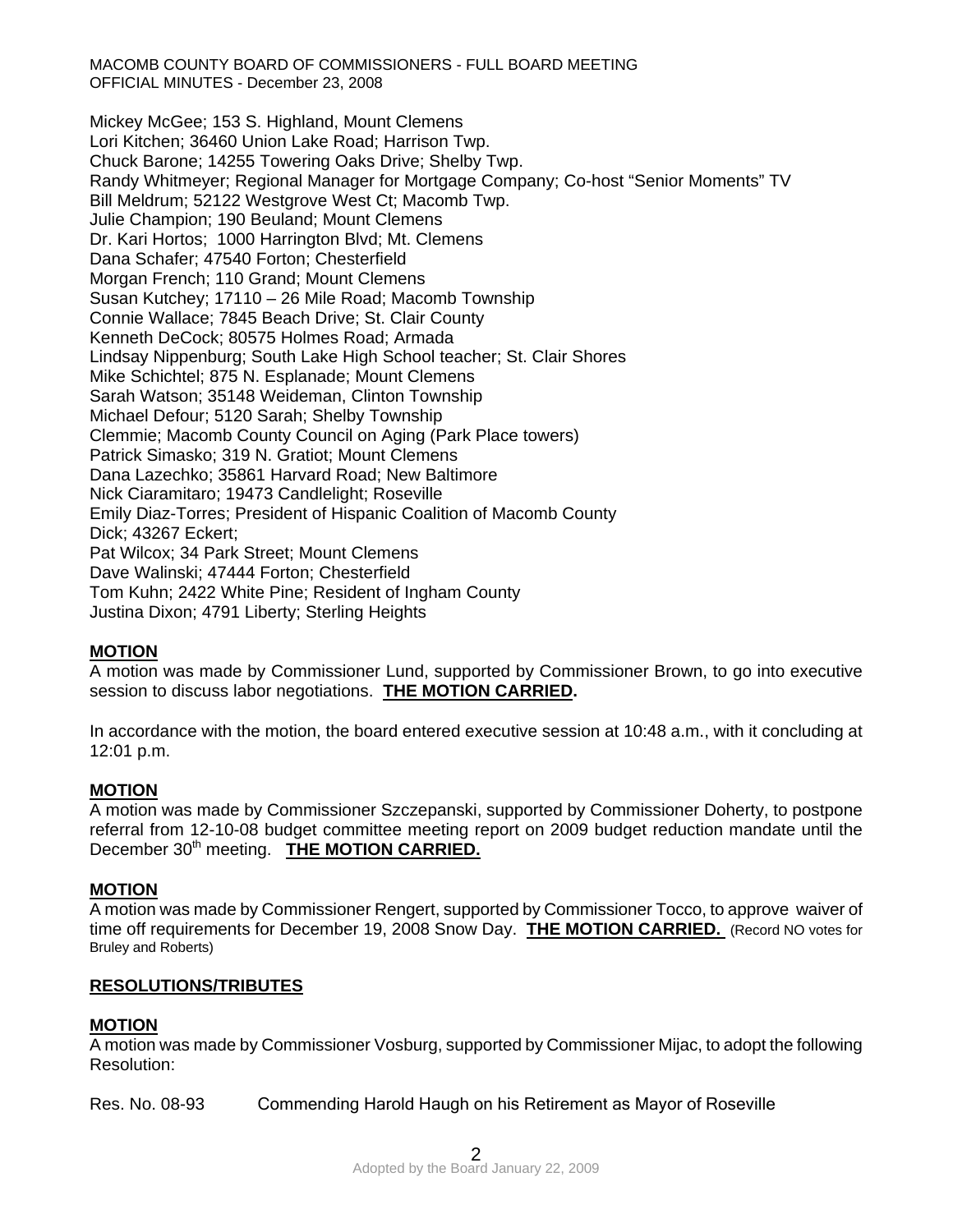(offered by Slinde)

#### **THE MOTION CARRIED**

### **NEW BUSINESS**

None

#### **PUBLIC PARTICIPATION**

**None** 

# **ROLL CALL**

|                         |                 |                         | <b>NOT</b>     |
|-------------------------|-----------------|-------------------------|----------------|
| <b>NAME</b>             | <b>DISTRICT</b> | <b>PRESENT</b>          | <b>PRESENT</b> |
| Andrey Duzyj            | 1               |                         | Χ              |
| Marvin Sauger           | $\overline{2}$  | Χ                       |                |
| Phillip A. DiMaria      | $\overline{3}$  | X                       |                |
| Jon Switalski           | $\overline{4}$  | $\overline{\mathsf{x}}$ |                |
| Susan L. Doherty        | 5               | $\overline{\mathsf{x}}$ |                |
| Joan Flynn              | 6               |                         | Χ              |
| Sue Rocca               | $\overline{7}$  | X                       |                |
| David J. Flynn          | $\overline{8}$  |                         | Χ              |
| Robert Mijac            | 9               | Χ                       |                |
| <b>Philis DeSaele</b>   | 10              | $\overline{\mathsf{x}}$ |                |
| Ed Szczepanski          | 11              | $\overline{\mathsf{x}}$ |                |
| Peter J. Lund           | 12              | $\overline{\mathsf{x}}$ |                |
| Don Brown               | 13              | X                       |                |
| <b>Brian Brdak</b>      | 14              | $\overline{\mathsf{x}}$ |                |
| Keith Rengert           | $\overline{15}$ | $\overline{\mathsf{x}}$ |                |
| <b>Carey Torrice</b>    | 16              | Χ                       |                |
| Ed Bruley               | 17              | $\overline{\mathsf{x}}$ |                |
| Dana Camphous-Peterson  | 18              |                         | Χ              |
| Paul Gieleghem          | 19              | Χ                       |                |
| Kathleen E. Tocco       | 20              | $\overline{\mathsf{x}}$ |                |
| Leonard Haggerty        | 21              |                         | X              |
| <b>Elizabeth Slinde</b> | 22              |                         | X              |
| William A. Crouchman    | 23              | Χ                       |                |
| Sarah Roberts           | $\overline{24}$ | $\overline{\mathsf{x}}$ |                |
| Kathy Vosburg           | 25              | $\overline{\mathsf{x}}$ |                |
| Leon Drolet             | 26              | $\overline{\mathsf{x}}$ |                |

# **RECESS**

#### **MOTION**

A motion was made by Commissioner Bruley, supported by Commissioner Brdak, to recess the meeting to Tuesday morning, December 30, 2008 at 9:00 a.m. **THE MOTION CARRIED** (Record **NO** votes for Doherty and Rocca)

Chair Crouchman recessed the meeting at 12:24 p.m.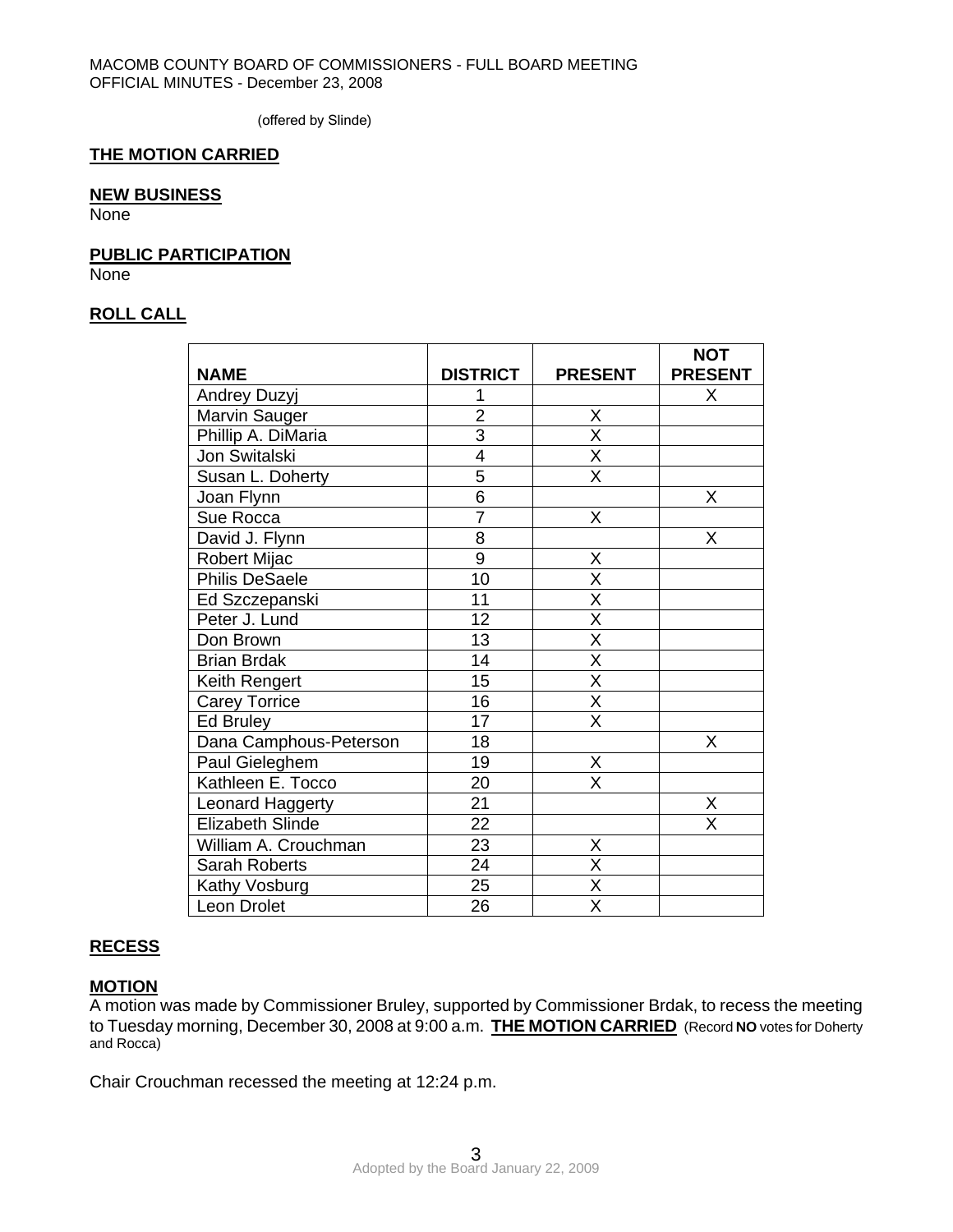# **DECEMBER 30, 2008**

The Macomb County Board of Commissioners met at 9:00 a.m. on Tuesday, December 30, 2008 on the 9<sup>th</sup> Floor of the County Administration Building, in the Commissioners' Board Room, Mount Clemens. Chairman Crouchman called the meeting to order.

### **MOTION**

A motion was made by Commissioner Brdak, supported by Commissioner Duzyj, to go into executive session to discuss labor negotiations. **THE MOTION CARRIED.** 

In accordance with the motion, the board entered executive session at 9:08 a.m., with it concluding at 10:44 a.m.

### **MOTION**

A motion was made by Commissioner Szczepanski, supported by Commissioner DeSaele, to refer the Report on the 2009 Budge Reduction Mandate to the January 8, 2009 meeting. **THE MOTION CARRIED.** 

#### **MOTION TO SET ASIDE THE RULES**

A motion was made by Commissioner Duzyj, supported by Commissioner Sauger, to set aside the rules. **THE MOTION TO SET ASIDE THE RULES CARRIED.** 

#### **RESOLUTIONS/TRIBUTES**

#### **MOTION**

A motion was made by Commissioner Slinde, supported by Commissioner J. Flynn, to adopt the following resolutions:

- Res. No. 08-94 Commending Chief Richard Heinz on his retirement from the City of Roseville Police Department (offered by Slinde)
- Res. No. 08-95 Commending Rev. Oswald Mascarenhas of Holy Innocents St. Barnabas Parish (offered by Slinde)

### **PUBLIC PARTICIPATION**

None

# **ROLL CALL**

| <b>NAME</b>         | <b>DISTRICT</b> | <b>PRESENT</b> | <b>NOT</b><br><b>PRESENT</b> |
|---------------------|-----------------|----------------|------------------------------|
| <b>Andrey Duzyj</b> |                 |                |                              |
| Marvin Sauger       |                 |                |                              |
| Phillip A. DiMaria  |                 |                |                              |
| Jon Switalski       |                 |                |                              |
| Susan L. Doherty    | 5               |                |                              |
| Joan Flynn          | 6               | Χ              |                              |
| Sue Rocca           |                 |                |                              |
| David J. Flynn      |                 |                |                              |
| <b>Robert Mijac</b> |                 |                |                              |